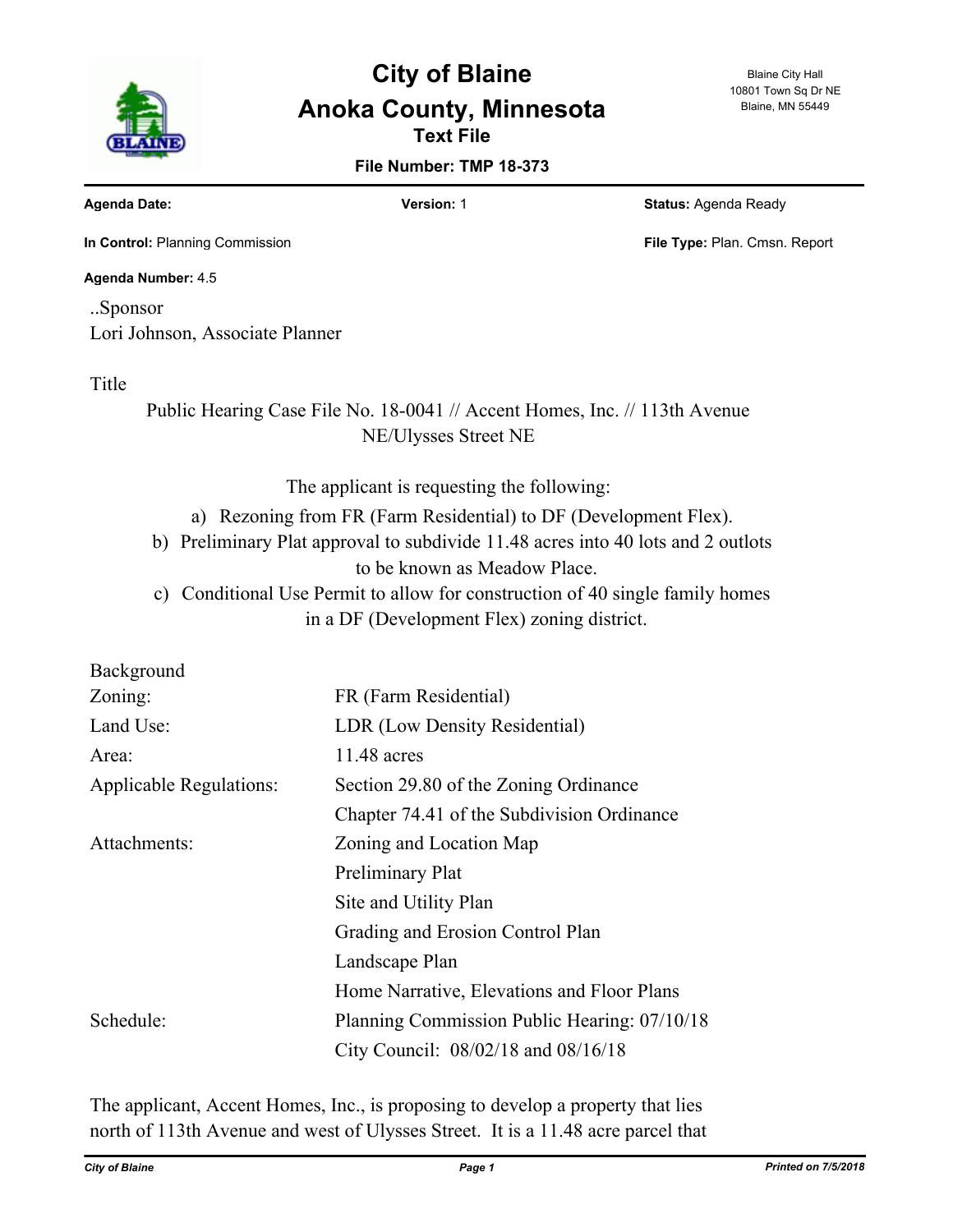has a current zoning of FR (Farm Residential) and a land use of LDR (Low Density Residential). The property lies immediately east of the Hidden Acres development. The builder of the homes in the plat will be Capstone Homes.

# *REZONING*

The applicant is proposing to create 40 single family lots on this property. While this number of lots fits with the current land use of the property, the applicant wishes to change the zoning of the property to DF (Development Flex) to provide more flexibility with setbacks, lot size, etc. In return the City can require upgraded building elevations and landscaping to provide a nice product and neighborhood for the area.

# *PRELIMINARY PLAT*

The proposed plat of Meadow Place contains 40 single family lots. The lots will be accessed through two north/south streets that will connect to 113th Avenue to the south. There are two outlots in the plat. Outlot A will be used for storm drainage purposes and Outlot B will be used for a trail extension as discussed below.

The applicant will be required to pay park dedication for this plat in the amount of \$ 4,320 (2018 rate) per lot, for total due of \$172,800. This fee must be paid prior to release of the final plat mylars for recording at Anoka County.

The proposed roads will be public streets with dedication of 60 feet of right-of-way and shall be constructed to 29 feet back to back in width and include a 6 foot concrete sidewalk. An 8 foot bituminous trail (Outlot B) shall be constructed to connect with the cul-de-sac in Hidden Acres, which has a trail extension abutting the City's open space parcels. A 6-foot concrete sidewalk is also located on 113th Avenue.

Standard utility and drainage easements must be dedicated along all lot lines and over areas of infiltration trenches, drainage swales, and storm water management ponds. The Developer is to provide access for inspection and maintenance of the storm water management infrastructure. Restrictions will be placed on lot lines as needed to limit fences and landscaping to insure access. Design of landlocked storm water features must be designed based on back-to-back 100 year events.

Development requires a National Pollutant Discharge Elimination System (NPDES) Phase II General Storm Water Permit for construction activity from the Minnesota Pollution Control Agency (MPCA). A prerequisite to the MPCA permit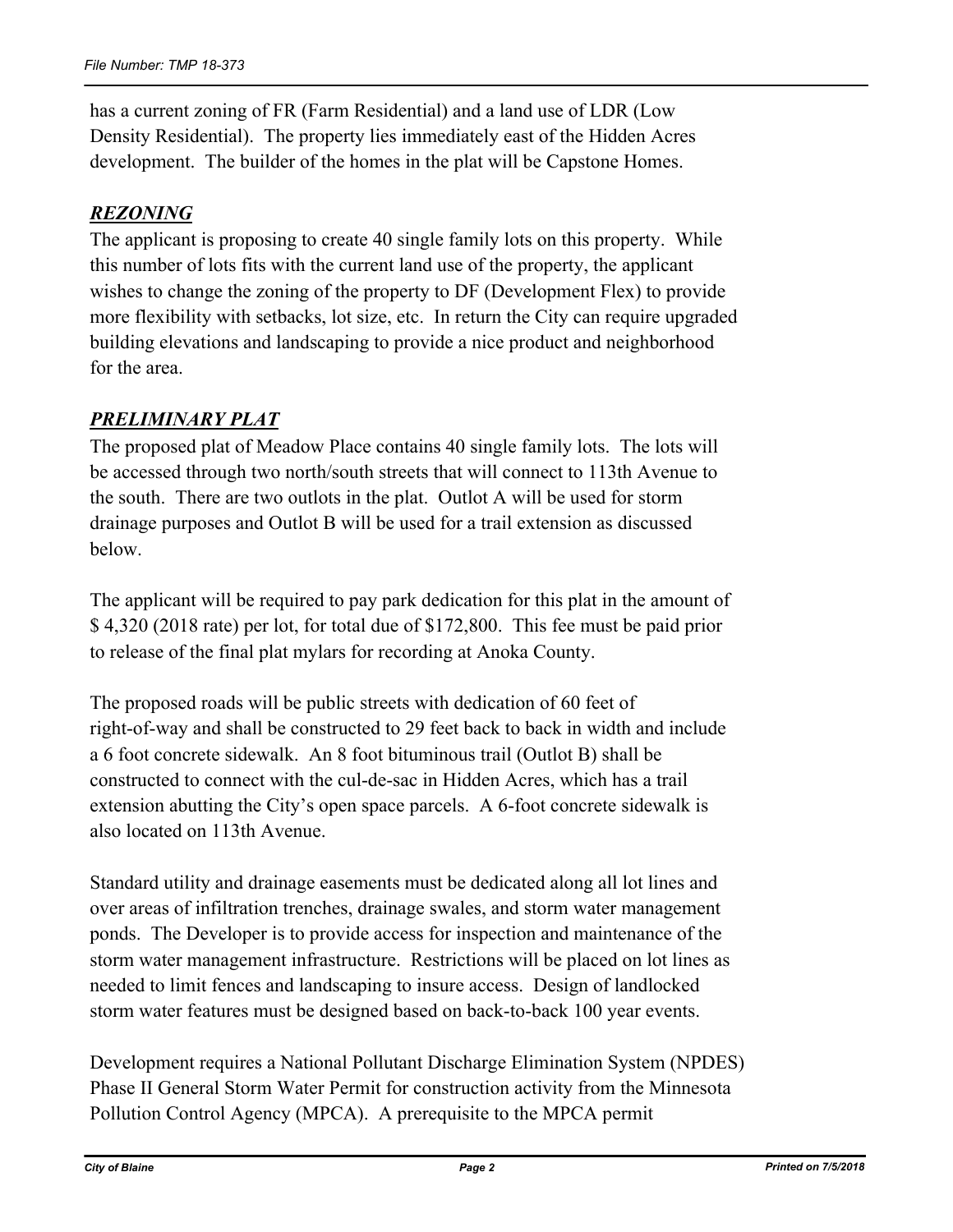application preparation of the Storm Water Pollution Prevention Plan (SWPPP) for the development site.

The Developer will need to obtain a Coon Creek Watershed prior to any activity on site.

As-built surveys shall be required to verify structure elevations, custom grading requirements, and final lot grading elevations.

The developer has provided a concept sketch of the undeveloped parcel on the northwest corner of Ulysses Street and 113th Avenue to show how those parcels could be developed in the future.

# *CONDITIONAL USE PERMIT*

While the lots being created are single family lots, the plat known as Meadow Place will be marketed and managed as detached townhome lots. They will be very similar to the homes provided in the adjacent Hidden Acres development as Capstone Homes was the builder/developer of that plat. They are called detached townhome lots because landscaping and snow removal will be governed by a private home owners association and the units are completely detached. In fact, the same management company that was used for Hidden Acres will be used for Meadow Place.

Home buyers will have several different home styles and floor plans to choose from. Home packages will be in the upper \$300,000 range to the mid \$400,000 range. Square footages of the homes range from 1,587 square feet (rambler) to 1,872 square feet (rambler). The elevations include horizontal and vertical siding, shakes and stone.

Each lot is required to contain two front yard trees with a minimum of  $2\frac{1}{2}$ -inch caliper. Corner lots shall each have one additional boulevard tree (three total trees). Additionally, there is a heavy row of landscaping along Ulysses Street to help buffer the street noise for the newly created homes. The homeowners association will be responsible for the maintenance of this landscaping. Underground irrigation will be supplied to this area along Ulysses Street. With the required yard trees and the landscaping along Ulysses Street, the tree preservation ordinance of 8 trees per lot is being met.

# Recommendation In Planning Case File No. 15-0072 it is recommended that the Planning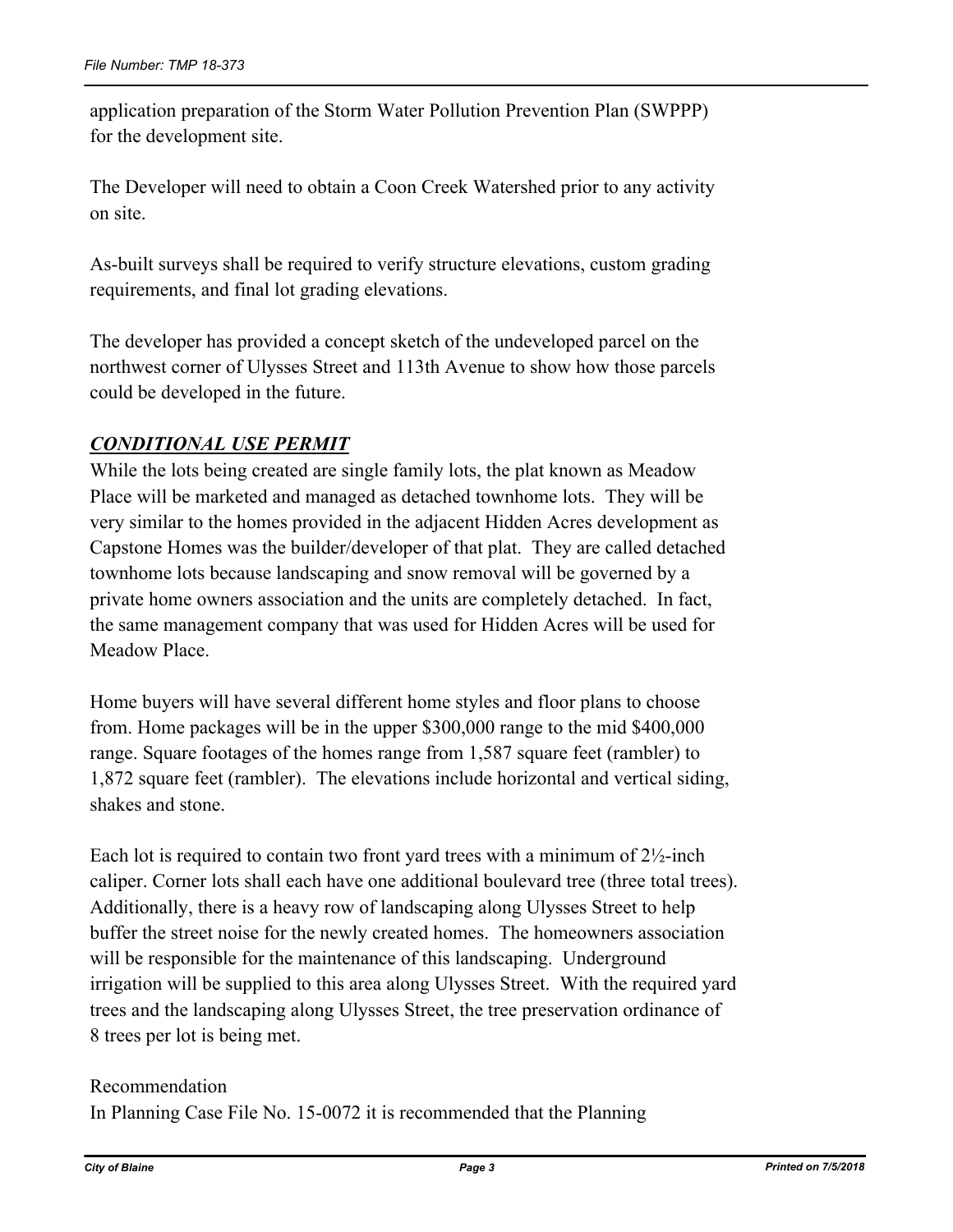Commission recommend approval of a rezoning from FR (Farm Residence) to DF (Development Flex) based on the following rationale:

- 1. The rezoning allows the developer and the City to have more flexibility in zoning standards to create a nice product and development that fits in with the existing neighborhood.
- 2. The rezoning and proposed project density fits with the existing land use of LDR (Low Density Residential) on the property

In Planning Case File No. 15-0072 it is recommended that the Planning Commission recommend approval of a Preliminary Plat approval to subdivide 11.48 acres into 40 lots and two (2) outlots to be known as Hidden Acres based on the following conditions:

- 1. The applicant will be required to pay park dedication for this plat in the amount of \$ 4,320 (2018 rate) per lot, for total due of \$172,800. This fee must be paid prior to release of the final plat mylars for recording at Anoka County.
- 2. Coon Creek Watershed District permit is required prior to any site work. The Developer shall be responsible for the construction, maintenance, and repair of storm water features.
- 3. All roads require the dedication of 60 feet of right-of-way and shall be constructed to 29 feet back to back in width.
- 4. A development agreement and grading approval is required prior to any construction activities occurring on site.
- 5. As-built surveys shall be required to verify structure elevations, custom grading requirements, and final lot grading elevations.
- 6. The developer will be responsible for installation of sanitary sewer, water main, storm drainage improvements, street with concrete curb and gutter, 6 foot concrete sidewalks, 8 foot bituminous trail, street lights, mailboxes, traffic control signs, street signs, and all appurtenant items. The City shall approve plans and specifications prior to start of construction.
- 7. All Streets will follow the Anoka County street name grid system. The proposed street shall be named Johnson Street NE and Lincoln Court NE.
- 8. Standard utility and drainage easements must be dedicated along all lot lines and over areas of infiltration trenches, drainage swales, and storm water management ponds. The Developer is to provide access for inspection and maintenance of the storm water management infrastructure. Restrictions will be placed on lot lines as needed to limit fences and landscaping to insure access. Design of landlocked storm water features must be designed based on back-to-back 100 year events.
- 9. In addition to the sidewalk and trail sections required along public streets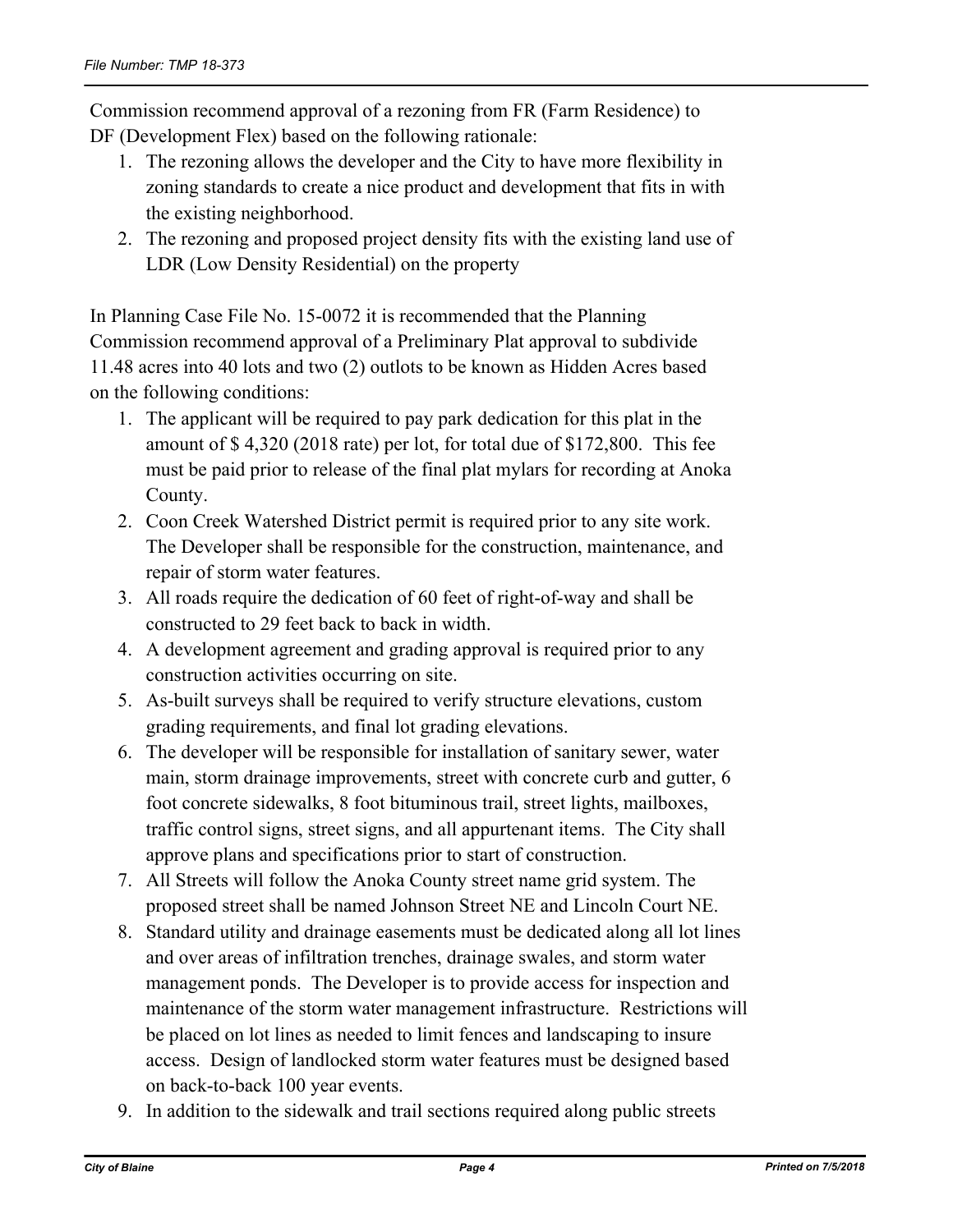(Street A, B and 113th) an 8-foot bituminous trail is required on Outlot B. Credit towards park dedication will not be given for this construction.

10. The Mayor, City Clerk and City Manager are hereby authorized to execute any and all necessary documents, agreement and releases related to the approval, recording or administration of Meadow Place.

In Planning Case File No. 15-0072 it is recommended that the Planning Commission recommend approval of a Conditional Use Permit to allow for construction of 40 single family homes (detached townhomes) in a DF (Development Flex) zoning district based on the following conditions:

### **Single Family - DF Development Standards**

#### Permitted Uses

- 1. Single-family detached dwellings.
- 2. Group family daycare.

#### Accessory Uses

- 1. Private garages-attached. One detached accessory structure, with area less than 120 square feet, will be permitted.
- 2. Private swimming pools/meeting the requirements of Blaine Municipal Code Section 6-121.
- 3. Keeping of not more than two (2) boarders and/or roomers per dwelling unit.

# Conditional Uses

1. Home occupations as regulated by Zoning Chapter 33.11 (d) (3).

#### Standards

| 1. Setbacks shall be as follows:   |  |
|------------------------------------|--|
| 25 Feet                            |  |
| 25 Feet                            |  |
| 7.5 Feet (Garage and Living Space) |  |
| - 20 Feet                          |  |
|                                    |  |

- 2. Maximum building height 2 1/2 stories or 35 feet.
- 3. It shall be required for all single-family dwellings that there be an attached garage constructed of a minimum of four hundred (400) square feet, with no dimension less than 20 feet. Total garage space shall not exceed one thousand (1,200) square feet. Detached garages or accessory storage buildings above 120 square feet are not permitted.